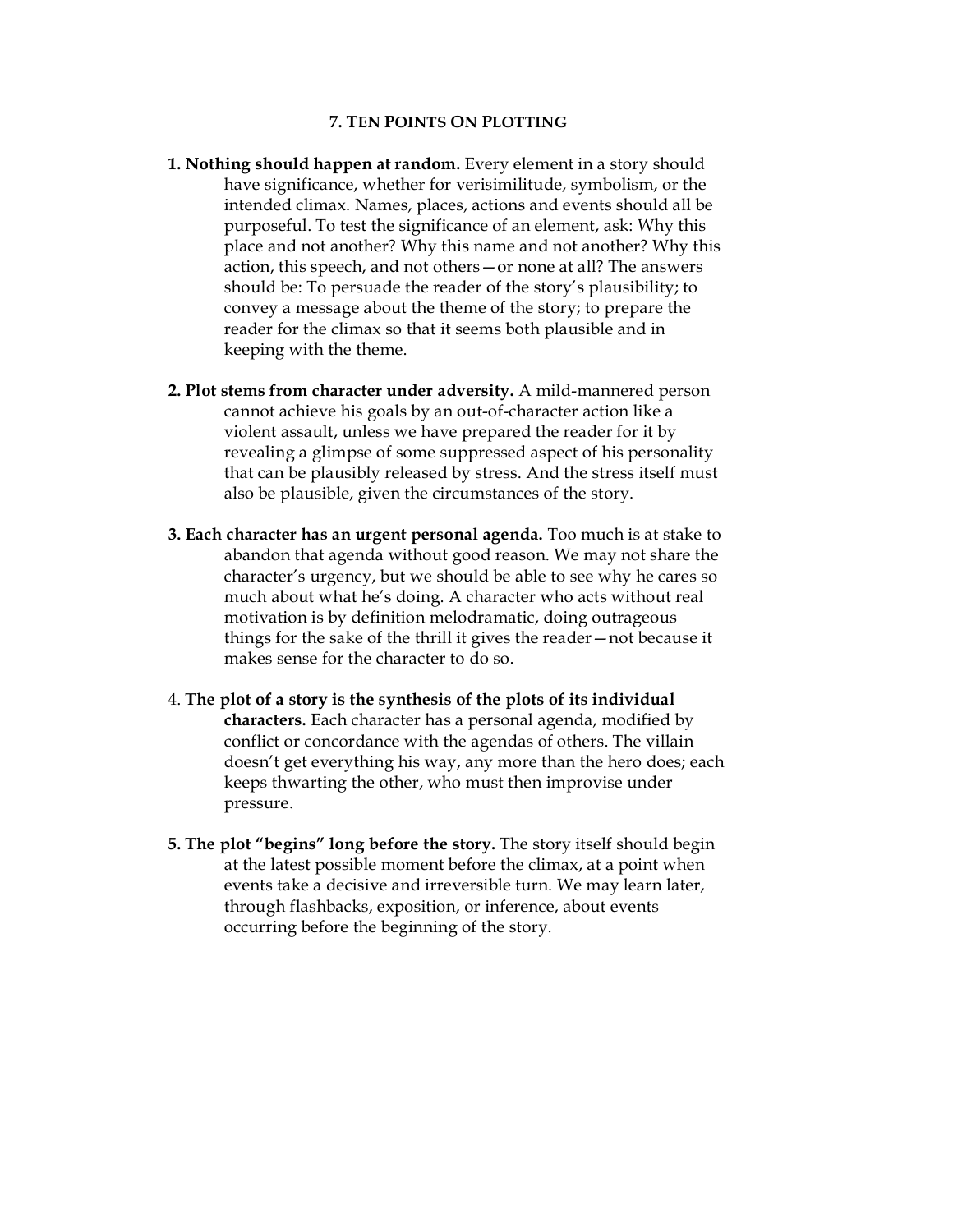- **6. Foreshadow all important elements.** The first part of a story is a kind of prophecy; the second part fulfills the prophecy. Any important character, location, object should be foreshadowed early in the story. The *deus ex machina* is unacceptable; you can't pull a rabbit out of your hat to rescue your hero. But you can't telegraph your punch either—your readers don't want to see what's coming, especially if your characters seem too dumb to see it. The trick is to put the plot element into your story without making the reader excessively aware of its importance. Chance and coincidence, in particular, require careful preparation if they are going to influence the plot.
- **7. Keep in mind the kind of story you're telling.** Any story is about the relationship of an individual to society. A *comic* story describes an isolated individual achieving social integration either by being accepted into an existing society or by forming his own. This integration is often symbolized by a wedding or feast. A *tragic* story describes an integrated individual who becomes isolated; death is simply a symbol of this isolation. The plot should keep us in some degree of suspense about what kind of story we're reading. Even if we know it's a comedy, the precise nature of the comic climax should come as a surprise. If we know the hero is doomed, his downfall should stem from a factor we know about but have not given sufficient weight to.
- **8. Ironic plots subvert their surface meanings.** Here, an ordinarily desirable goal appears very unattractive to us: the hero marries, but chooses the wrong girl and turns his story into a tragedy. Or the hero may die, but gains some improvement in social acceptance as a result—by becoming a martyr or social savior, for example.
- **9. The hero must eventually take charge of events.** In any plot the hero is passive for a time, reacting to events. At some point he must try to take charge. This is the *counterthrust,* when the story goes into high gear. In some cases we may have a series of thrusts and counterthrusts; in the opening stages of the plot, the counterthrust helps define the hero's character and puts him in position for more serious conflicts (and counterthrusts) later in the story. You could even say that every scene presents the hero with a problem; his response is his counterthrust. In the larger structure of the plot, the counterthrust often comes after the hero's original plan of action has failed; he has learned some hard lessons and now he will apply them as he approaches the climax of the story.